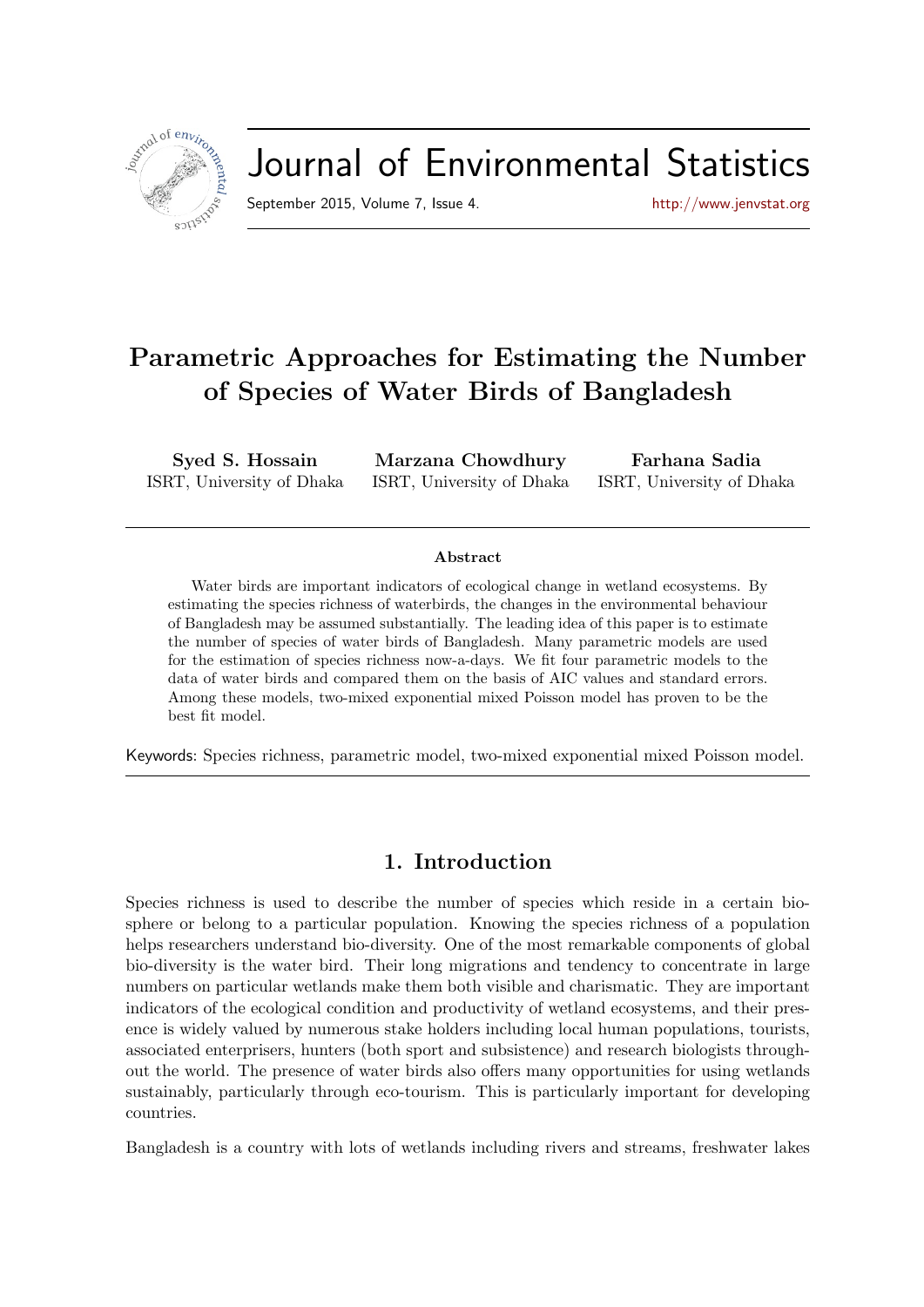and marshes, haors, baors, beels, water storage reservoirs, fish ponds, flooded cultivated fields and estuarine systems with extensive mangrove swamps. The haors, baors, beels and jheels are of fluvial origin and are commonly identified as freshwater wetlands. These freshwater wetlands occupy four landscape units - flood plains, freshwater marshes, lakes and swamp forests. For many reasons bio-diversity in these areas is reducing, many species of flora and fauna are threatened, wetland-based ecosystem is degenerating, and the living conditions of local people are changing as livelihoods, socioeconomic institutions, and cultural values are affected [\(Islam](#page-11-0) [2010;](#page-11-0) [Shafiqul-Islam](#page-11-1) [2012\)](#page-11-1). So, it is important and interesting for many researchers to know how many unseen species of water birds are there. This, practically, can be treated as an indicator of the environmental change. Application of proper statistical tools is a requirement for prediction of the total number of species of water birds.

Predicting the number of microbial species in biology is recently a very popular issue [\(Hong,](#page-11-2) [Bunge, Jeon, and Epstein](#page-11-2) [2006\)](#page-11-2). [Bunge and Barger](#page-11-3) [\(2008\)](#page-11-3) compared among seven parametric models to get the best fit for the microbial data and found that two-mixed exponential model best fits the data. They also showed the connections between parametric models for abundance and incidence data. Interest in the number of species is not restricted to specialized fields in biology. [Bulmer](#page-11-4) [\(1974\)](#page-11-4) estimated the number of species of butterflies and the light trapped moth using Poisson lognormal model where a method of fitting the compound Poisson lognormal distribution by maximum likelihood is described. In [Keith and Whitemore](#page-11-5) [\(1986\)](#page-11-5) the Poisson- inverse gaussian has been used as a model for species abundance.

The objective of this paper is to estimate the number of classes of the water birds by fitting parametric models such as Poisson model, exponential mixed Poisson model, two-mixed exponential mixed Poisson model, lognormal mixed Poisson model and present a comparison among the models to find the best fitted model.

## 2. Data at a glance

The data analyzed in this paper is the collection of the water birds of Bangladesh which is the result of the the Asia Water bird Census: 2002-2004 by Wetlands International. During the study period, a total of 355,754 birds were sighted and classified into 99 species ranging from 7 species observed once to a maximum frequency of 85,109. A part of the data is presented in Table [1.](#page-1-0) It shows that 7 species are observed only once, 4 species are observed twice, 5 species are observed thrice and so on.

| Frequency | Number of Species |     | Frequency   Number of Species |
|-----------|-------------------|-----|-------------------------------|
|           |                   |     |                               |
|           |                   | 11  |                               |
| 3         |                   | 13  |                               |
|           |                   | 18  |                               |
| 5         |                   | 20  |                               |
|           |                   | 22  |                               |
|           |                   | 23  |                               |
|           |                   | >23 | 56                            |

<span id="page-1-0"></span>Table 1: Frequency Distribution of Observed Number of Species of Water Bird of Bangladesh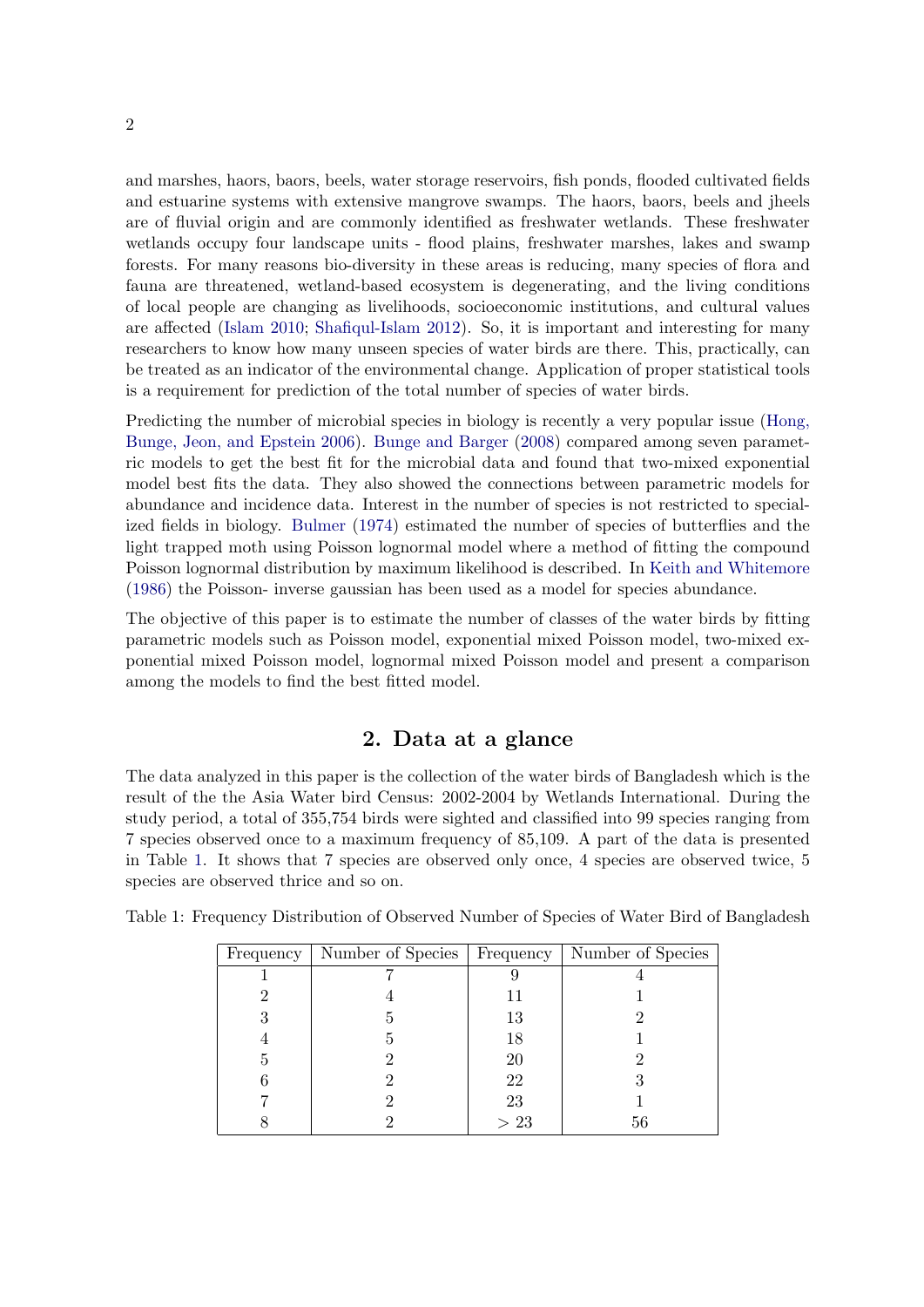The *cut-off point* is a value that separates frequency counts into abundant and rare species. The number of species with a very high frequency is usually low, that is why, a cut-off point for the frequency counts is set so that the parametric model be fit for the species with maximum frequency counts equal to the cut-off point. Often, the choice of the cut-off point is made by trial and error basis from an arbitrarily chosen set. The cut-off points are also termed as the tuning parameter. The data at different cut-off points  $(\tau)$  are analyzed in this paper. Figure [1](#page-2-0) shows the number of species against frequencies for cut-offs 9, 25, 84 and 523 for the water birds data. This illustrates how the distributional behaviour of observed data changes as the cut-off value increases.

<span id="page-2-0"></span>

Figure 1: Water Bird of Bangladesh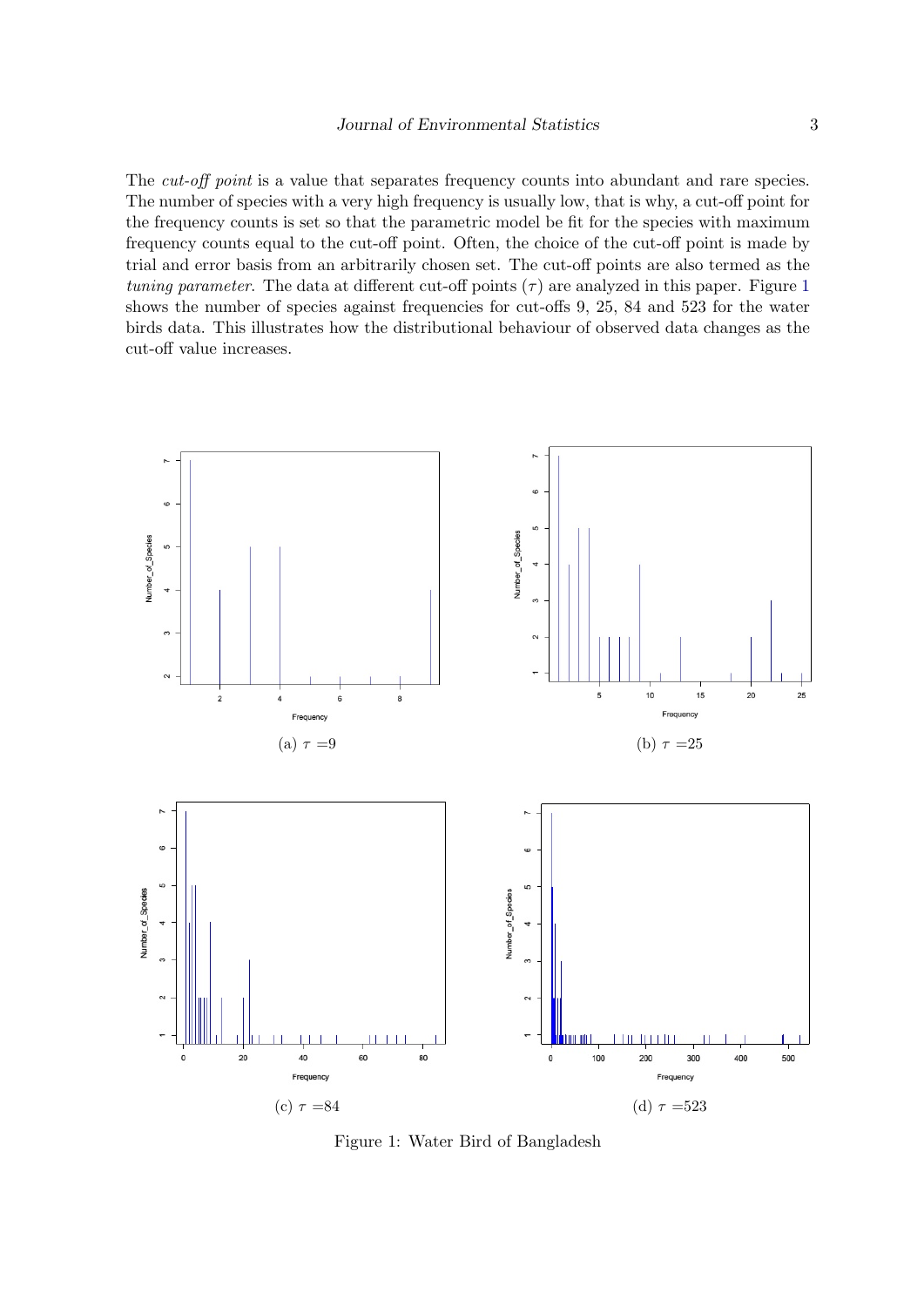### 3. Estimating Species Richness Via Parametric Models

In estimating species richness parametric models are historically being used [see [R. A. Fisher](#page-11-6) [and Williams](#page-11-6) [\(1943\)](#page-11-6)] and [Bunge and Barger](#page-11-3) [\(2008\)](#page-11-3) justified the use of parametric models for such scenario but argued that no consensus has yet emerged regarding the choice of parametric distribution for real applications. In a comprehensive study, they considered all the important models (seven in total) proposed in the literature and discussed the comparative issues of goodness of fit, model selection, maximal use of the data etc. In this paper, the four parametric models are chosen in line of the merits and demerits stated by them and suitability for the water birds data of Bangladesh. Of the seven models they compared, the ones that were not considered in this paper are given in the following along with the reasons for not considering them:

- 1. G-mixed Poisson or negative binomial: Although popular, this model has almost never been found to fit [Bunge and Barger](#page-11-3) [\(2008\)](#page-11-3) data sets.
- 2. Inverse Gaussian: This distribution was found to be little used in practice;
- 3. Pareto: No previous application of this distribution in the species problem were found by [Bunge and Barger](#page-11-3) [\(2008\)](#page-11-3).

Consider a population divided into C classes, where  $C < \infty$  is known. Let, the number of individuals observed in the given time interval be denoted by  $n$  and we consider these  $n$ observed individuals as the *sample* data. Note that the sample size referred to as n is not pre-determined or fixed. Assuming each individual can be identified by only one class, all of the individuals observed can be sorted into their respective classes. Let  $c$  be the number of unique classes that have appeared in the sample. Define  $Y_j$  to be the number of observed individuals associated with class j where  $j = 1, 2, \dots, C$ . We can describe  $Y_j$  as a Poisson random variable with mean  $j > 0$ . The probability density function for  $Y_j$  is

$$
p(y_j) = P[Y_j = y_j] = \frac{exp(-\lambda_j)\lambda_j^{y_j}}{y_j!}.
$$
\n(1)

We assume that the  $Y_j$  are independent for all j. We will call  $Y = (Y_1, Y_1, Y_2, \dots, Y_C)$  the non-truncated data vector. If  $Y_j = 0$ , then no individuals from class j were observed in the sample.

#### 3.1. Ordinary or Unmixed Poisson

Ordinary or unmixed Poisson model, which assumes equal abundances, rarely fits data except in the case of very coarsely defined taxa, but serves as a useful lower-bound benchmark. We will now assume that  $C$  is unknown. This means when class  $j$  is not found in the sample, we do not know the class exists. The truncated data for each class is  $X_i$ , where  $i = 1, 2, \dots, c$  and c is the number of unique classes observed in the sample. We observe a subset,  $X_i \subseteq Y_j$  such that  $Y_j > 0$ . In other words,  $X_i = Y_j$  if  $Y_j > 0$ . Denote the truncated (or more specifically, zero-truncated) data vector as  $X = (X_1, X_2, \dots, X_c)$ . So,  $X_i$  for  $i = 1, \dots, c$  will represent the observed data. By properties of conditional probability, we have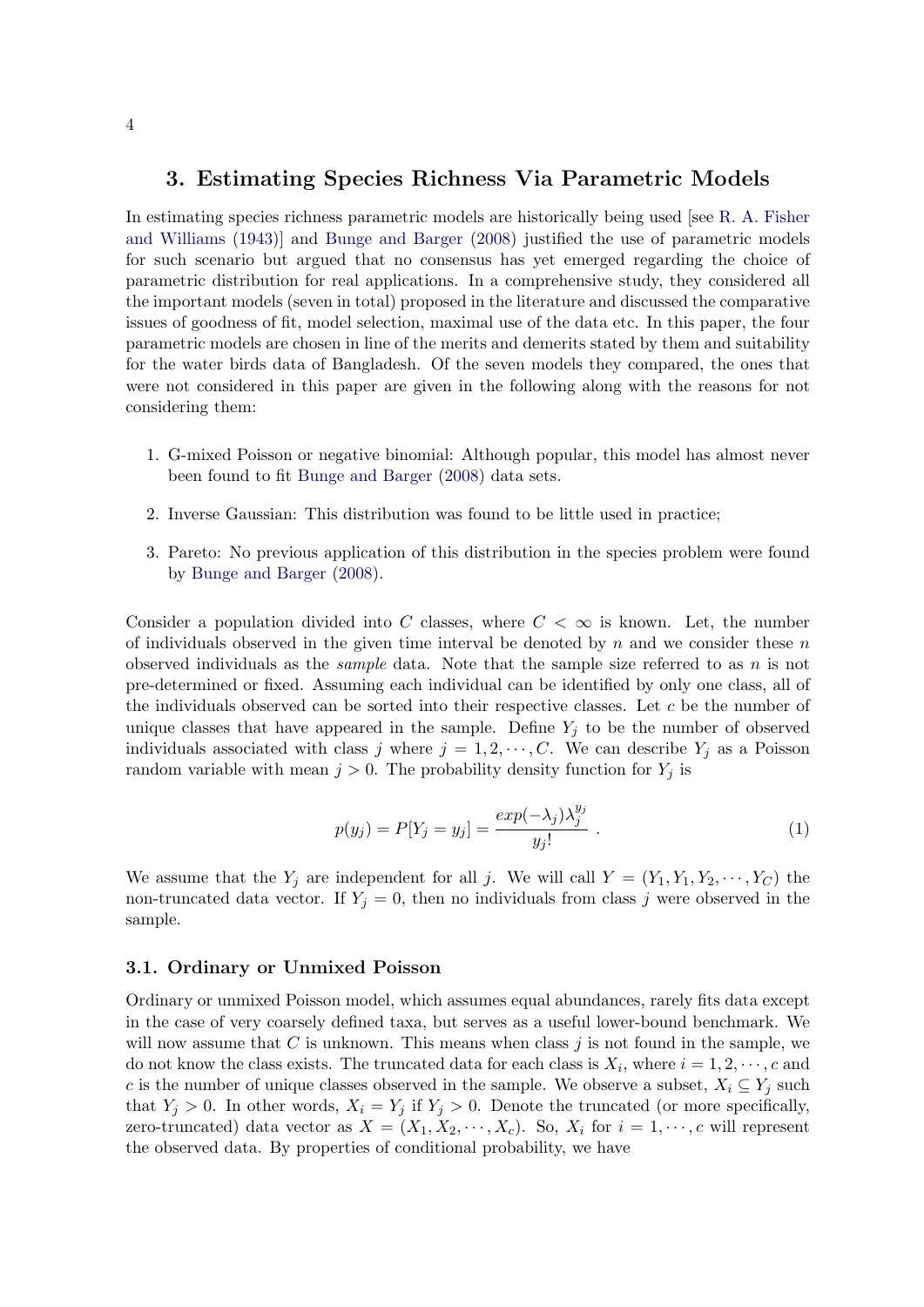$$
P[X_i = x_i] = P[Y_j = x_i | Y_j > 0] = \frac{P[Y_j = x_i, Y_j > 0]}{P[Y_j > 0]} = \frac{P[Y_j = x_i]}{1 - P[Y_j > 0]},
$$

where  $x_i = 1, 2, \dots$ , and we call the distribution of  $X_i$  a zero-truncated Poisson distribution.

#### 3.2. Exponential Mixed Poisson

Consider  $Y_j$ , the number of individuals observed from species j, where  $j = 1, \dots, C$  and C is the total number of species. Let  $Y_j | \lambda_j$  follows Poisson( $\lambda_j$ ), independently for each j. Now let  $\lambda_j$  follows Exponential( $\theta$ ), where  $\theta$  is the mean of the distribution, i.e., if  $p(\lambda_j|\theta)$  represents the probability density for  $\lambda_j$ , then

$$
p(\lambda_j|\theta) = \frac{1}{\theta} exp\left(-\frac{\lambda_j}{\theta}\right) .
$$

We assume that the  $\lambda_j$  are independent for all j. The marginal distribution of  $Y_j$  is given by a geometric  $(\frac{1}{1+\theta})$ , that is

$$
p(y_j) = \int p(y_j|\lambda_j)p(\lambda_j)d\lambda_j = \int \frac{exp(-\lambda_j)\lambda_j^{y_j}}{y_j!} \frac{1}{\theta}exp\left(-\frac{\lambda_j}{\theta}\right) = \frac{1}{1+\theta}\left(\frac{\theta}{1+\theta}\right)^{y_j}, y_j = 0, 1, \cdots.
$$

Now for the observed data the zero-truncated geometric distribution is

$$
p[X_i = x_i] = \frac{1}{1+\theta} \left(\frac{\theta}{1+\theta}\right)^{x_i-1}.
$$

Thus  $X_i$  is also a Geometric distribution with probability of success  $\frac{1}{1+\theta}$ .

Using the zero-truncated Geometric distribution we find the maximum likelihood estimator of  $\theta$  [\(Bunge and Barger](#page-11-3) [2008\)](#page-11-3) as  $\hat{\theta} = \bar{x} - 1$ , where  $\bar{x} = \frac{1}{c}$  $\frac{1}{c}\sum_{i=1}^{c}x_i$ .

Let  $C_0 = C - c$  denotes the number of unobserved classes. We estimate  $C_0$  as

<span id="page-4-0"></span>
$$
C_0 = Cp_0(\hat{\theta}) = (C_0 + c)p_0(\hat{\theta}).
$$
\n(2)

From equation [2,](#page-4-0) we have

$$
\hat{C}_0 = \frac{cp_0(\hat{\theta})}{1 - p_0(\hat{\theta})}.
$$

For the single Exponential Mixed Poisson Model,

$$
\hat{C}_0 = \frac{c}{\bar{x} - 1}.
$$

The asymptotic standard error of  $\hat{C}_0$  is [\(Sanathanan](#page-11-7) [1972\)](#page-11-7)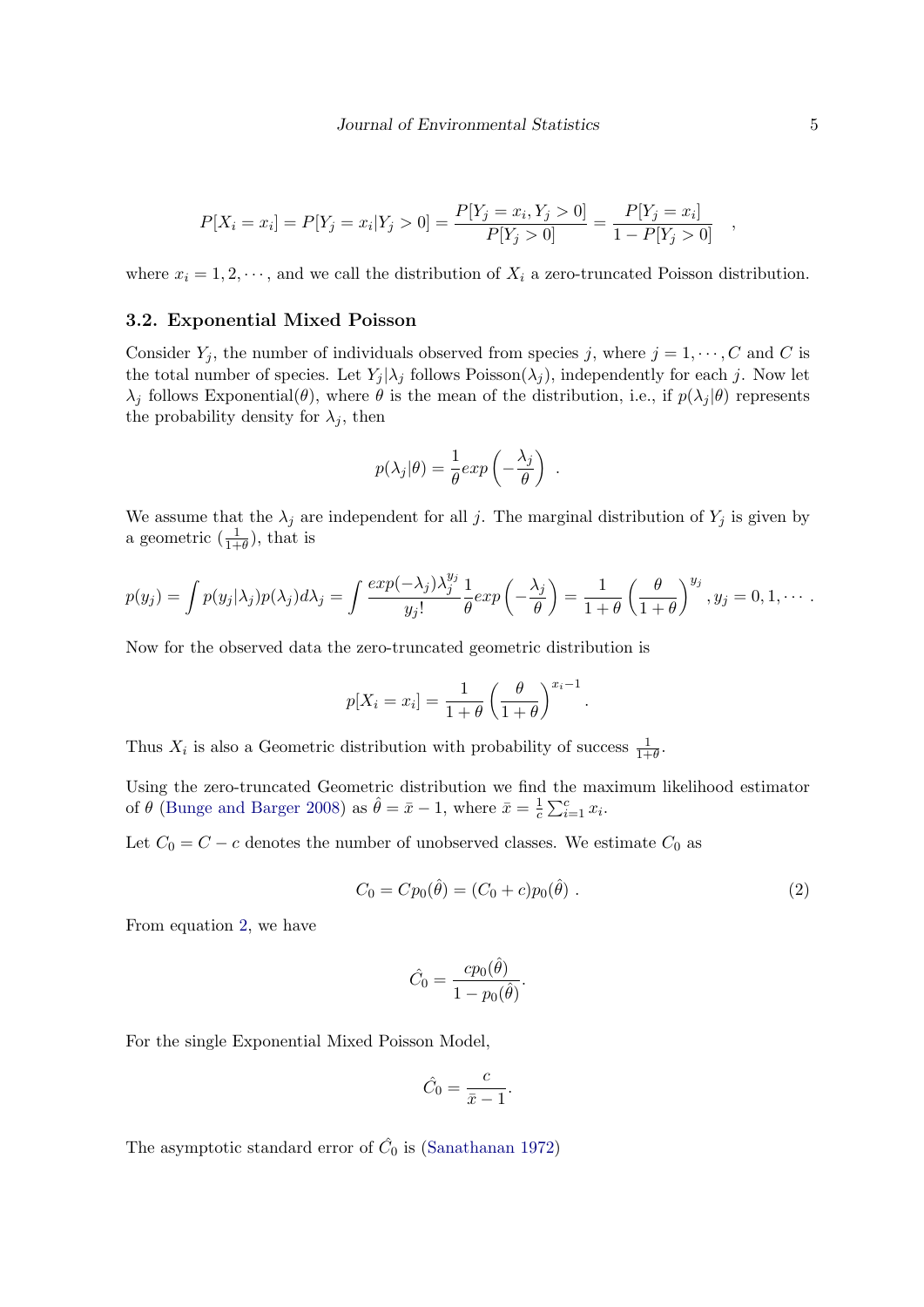$$
SE(\hat{C}_0) = \left[ \frac{1}{\hat{C}} \left( \frac{1 - p_0(\theta)}{p_0(\theta)} - \frac{1}{p_0^2(\theta)} \left( \frac{dp(0)}{d\theta} \right)^T I(\theta)^{-1} \left( \frac{dp(0)}{d\theta} \right) \right)^{-1} \right]^{-\frac{1}{2}},
$$

where

$$
\hat{C} = \frac{c}{1 - p_0(\hat{\theta})}
$$

.

#### 3.3. Two-mixed Exponential Mixed Poisson Model

Mixture of two exponential distribution as a species abundance model was proposed and applied by [Barger](#page-11-8) [\(2006\)](#page-11-8). It may also be named as mixture of two geometric. Consider a three parameter probability density for  $\lambda_j$  as

$$
p(\lambda_j|\theta_1,\theta_2,\theta_3)=\theta_3f_1+(1-\theta_3)f_2,
$$

where  $f_1 = \frac{1}{\theta_1}$  $\frac{1}{\theta_1}e^{-\frac{\lambda_j}{\theta_1}}$  and  $f_2=\frac{1}{\theta_2}$  $\frac{1}{\theta_2}e^{-\frac{\lambda_j}{\theta_2}}$  are two exponential distributions with parameter  $\theta_1$  and  $\theta_2$  respectively. Thus we get the two-mixed exponential mixed Poisson model

$$
p(\lambda_j|\theta_1\theta_2\theta_2)=\theta_3\frac{1}{\theta_1}e^{-\frac{\lambda_j}{\theta_1}}+(1-\theta_3)\frac{1}{\theta_2}e^{-\frac{\lambda_j}{\theta_2}}.
$$

The marginal distribution of  $Y_j$  is, hence given by the weighted sum of the two geometric probabilities as

<span id="page-5-0"></span>
$$
P[Y_j = y_j] = \int p(y_j | \lambda_j) p(\lambda_j | \theta_1, \theta_2, \theta_3)
$$
  
=  $\theta_3 \int f_1 p(y_j | \lambda_j) d\lambda_j + (1 - \theta_3) \int f_2 p(y_j | \lambda_j) d\lambda_j$   
=  $\frac{\theta_3}{1 + \theta_1} \left(\frac{\theta_1}{1 + \theta_1}\right)^{y_j} + \frac{1 - \theta_3}{1 + \theta_2} \left(\frac{\theta_2}{1 + \theta_2}\right) y_j.$  (3)

The zero truncated term of equation [\(3\)](#page-5-0) is given by

$$
P[X_i = x_i] = \frac{P[X_i = x_i]}{1 - P[X_i = 0]} = \frac{\frac{\theta_3}{1 + \theta_1} \left(\frac{\theta_1}{1 + \theta_1}\right)^{x_i} + \frac{1 - \theta_3}{1 + \theta_2} \left(\frac{\theta_2}{1 + \theta_2}\right) x_i}{1 - \left(\frac{\theta_3}{1 + \theta_1} + \frac{1 - \theta_3}{1 + \theta_2}\right)}, \qquad x_i = 1, 2, \cdots.
$$

#### 3.4. Lognormal Mixed Poisson Model

The Poisson lognormal model was proposed by [Bulmer](#page-11-4) [\(1974\)](#page-11-4) as a model for estimating species abundance. Like section 3.2, let  $Y_i | \lambda_i$  follows Poisson  $(\lambda_i)$ , independently for each j but  $\lambda_i$ follows Lognormal  $(M, V)$ , where M is the mean and V is the variance of the distribution, i.e. if  $p(\lambda_i | M, V)$  represents the probability density for  $\lambda_i$ , then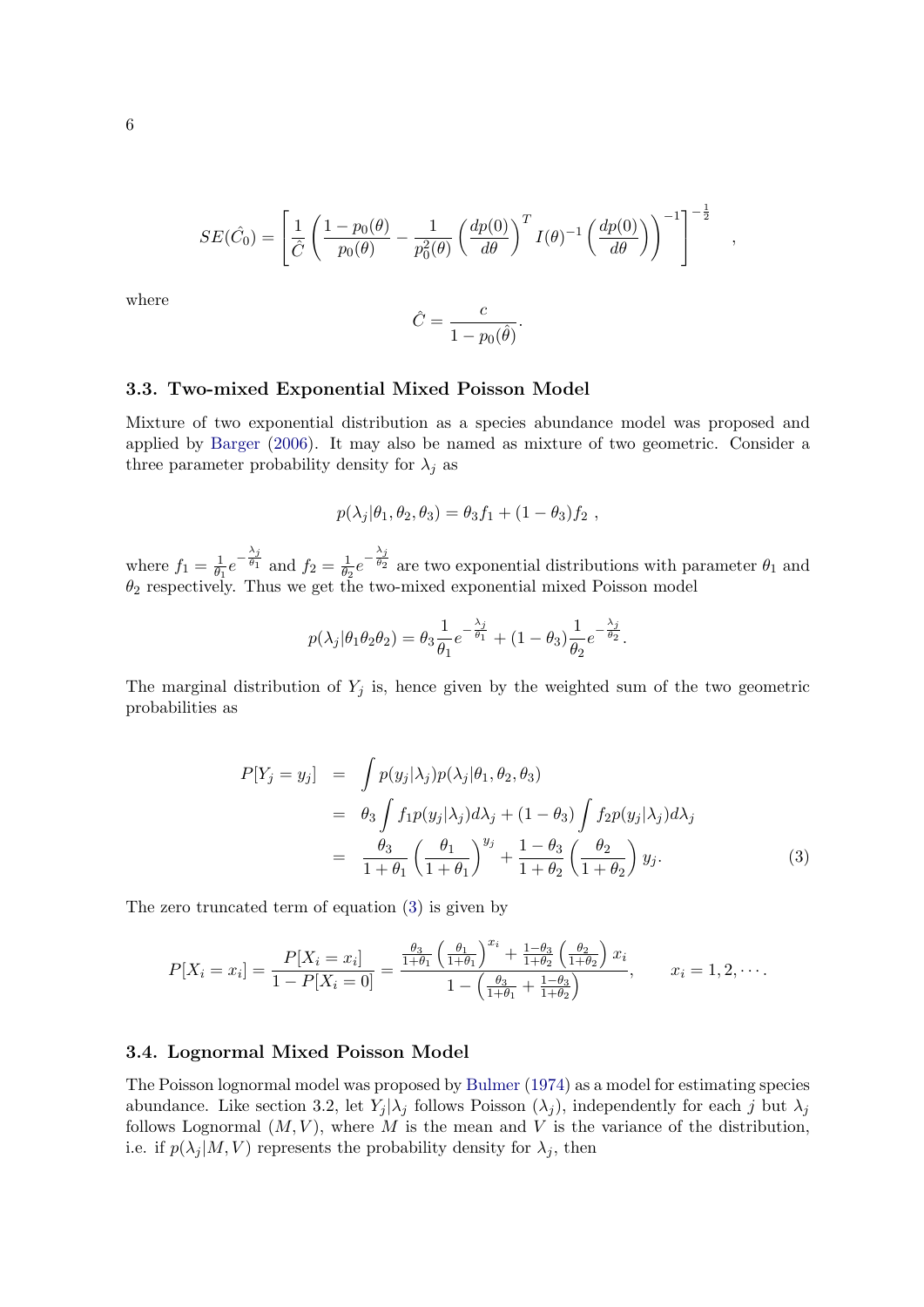$$
p(\lambda_j|M,V) = \frac{1}{\lambda_j(\sqrt{2\pi V})^{-\frac{1}{2}}} exp\left(-\frac{(log\lambda_j - M)^2}{2V}\right).
$$

The marginal distribution of  $Y_j$  is

<span id="page-6-0"></span>
$$
P(y_j) = \int p(y_j|\lambda_j)p(\lambda_j|M,V)
$$
  
= 
$$
\frac{(2\pi V)^{-\frac{1}{2}}}{y_j!} \int \lambda_j^{y_j-1} exp(-\lambda_j) exp\left(-\frac{(\log \lambda_j - M)^2}{2V}\right) d\lambda_j, y_j = 0, 1, 2, \cdots
$$
 (4)

The probabilities in equation [4](#page-6-0) are cumbersome to evaluate even with computers. An approximation for large values of  $y_j$  was used by [Bulmer](#page-11-4) [\(1974\)](#page-11-4) and it is

$$
P(Y_j) = \frac{(2\pi V)^{-\frac{1}{2}}}{y_j!} exp\left(-\frac{(log\lambda_j - M)^2}{2V}\right) \left[1 + \frac{1}{2Vy_j} \left(\frac{(lny_j - M)^2}{V} + lny_j - M - 1\right)\right].
$$

Comparisons with results obtained by numerical integration shows that this approximation has a relative error less that  $10^{-3}$  when  $y_j \ge 10$  for values of M and V likely to be encountered in practice. The distribution can be fitted to observed data by estimating the parameters M and  $V$ , by the method of maximum likelihood. The observed data is considered as a sample from a zero truncated Poisson lognormal model. In the case of a truncated distribution the total number of species, including the missing ones can be estimated as

<span id="page-6-1"></span>
$$
\hat{C} = \frac{c}{1 - \hat{P}_0}.\tag{5}
$$

The total number of species is  $\hat{C} + \sum I[x_i > \tau]$ , where  $\tau$  represents the cut off points. The approximate sampling variance of the estimate in equation [5](#page-6-1) is

$$
Var(\hat{C}) = \frac{var(c)}{(1 - \hat{P}_0)^2} + \frac{c^2}{(1 - P_0)^4} var(\hat{P}_0) ,
$$

where,  $var(c) = CP_0(1 - P_0) \approx c\hat{P}_0$  and  $\text{var}(\hat{P}_0) = \hat{P}_1^2 \text{var}(\hat{M}) + \hat{P}_1(\hat{P}_1 - 2\hat{P}_2) \text{cov}(\hat{M}, \hat{V}) + \frac{1}{4}(\hat{P}_1 - 2\hat{P}_2)^2 \text{var}(\hat{V}).$ 

## 4. Analysis

For different value of the tuning parameter (cut-off point),  $\tau$ , the observed and estimated number of water bird species along with the standard error and associated AIC values for ordinary Poisson model (section 3.1) are given in Table [2.](#page-7-0)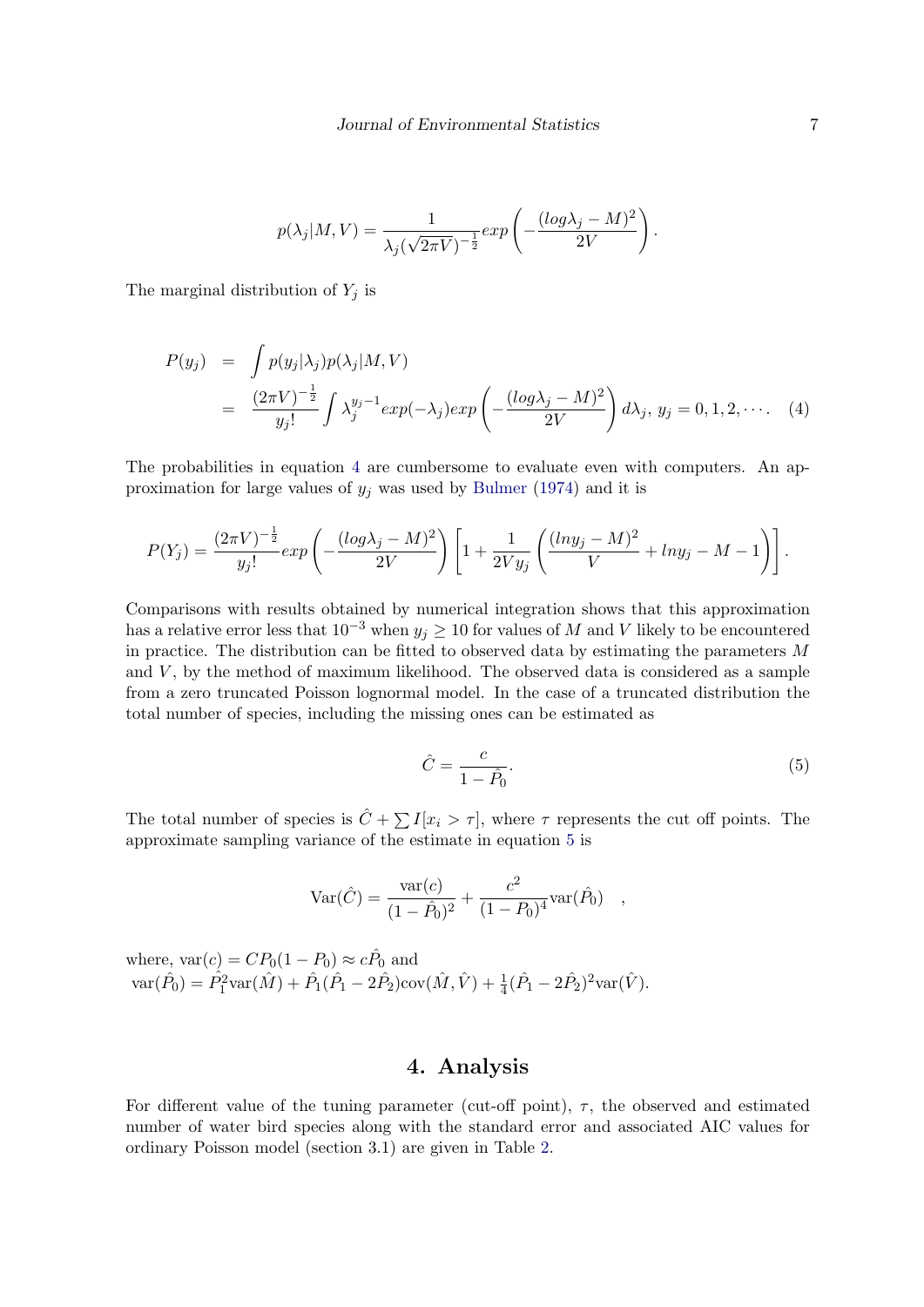| Cutoff | Observed | Estimated   | SЕ     | AIC     |
|--------|----------|-------------|--------|---------|
| 9      | 33       | 99.55       | 0.7737 | 46.06   |
| 11     | 34       | 99.46       | 0.7006 | 50.74   |
| 13     | 36       | 99.29       | 0.5537 | 67.25   |
| 20     | 39       | 99.10       | 0.3207 | 125.79  |
| 25     | 44       | 99.02       | 0.1290 | 229.98  |
| 30     | 45       | 99.01       | 0.1019 | 262.21  |
| 40     | 47       | 99.003      | 0.0578 | 350.25  |
| 50     | 50       | 99.0004     | 0.0198 | 539.36  |
| 100    | 56       | 99.00000081 | 0.0008 | 1180.94 |

<span id="page-7-0"></span>Table 2: Observed and fitted values of number of water bird species under Poisson model alongside standard error and AIC

The ordinary Poisson model assumes equal abundance, so it is not considered as a realistic model. We can see in Table [2](#page-7-0) that the total number of unseen species at cutoff ( $\tau = 9$ ) is 99.55 with a large AIC values whereas there are already 99 species in the data. So there is barely a chance that any species is unseen, which is almost impossible in reality. As the cut-off increases the estimate tends to 99, that is the model fails to predict any unseen species from the data.

<span id="page-7-1"></span>The fitted curve of Poisson model at  $\tau = 6$  is given in Figure [2](#page-7-1) which shows the apparent lack of fit by this model.



Figure 2: Observed and fitted values of number of water bird species under Poisson model ( $\tau = 6$ )

Table [3](#page-8-0) presents the estimated value of number species of water birds for each cut-off point using exponential mixed Poisson model along with standard error and AIC. Table [3](#page-8-0) exhibits that the highest estimated total is 109.37 at cut-off point 9 and as the cut-off point increases the the value decreases to 99.90 for cut-off value 500, That is if the cut-off value is increased the value will tend to 99, the number of species in the sample,that is there are no unseen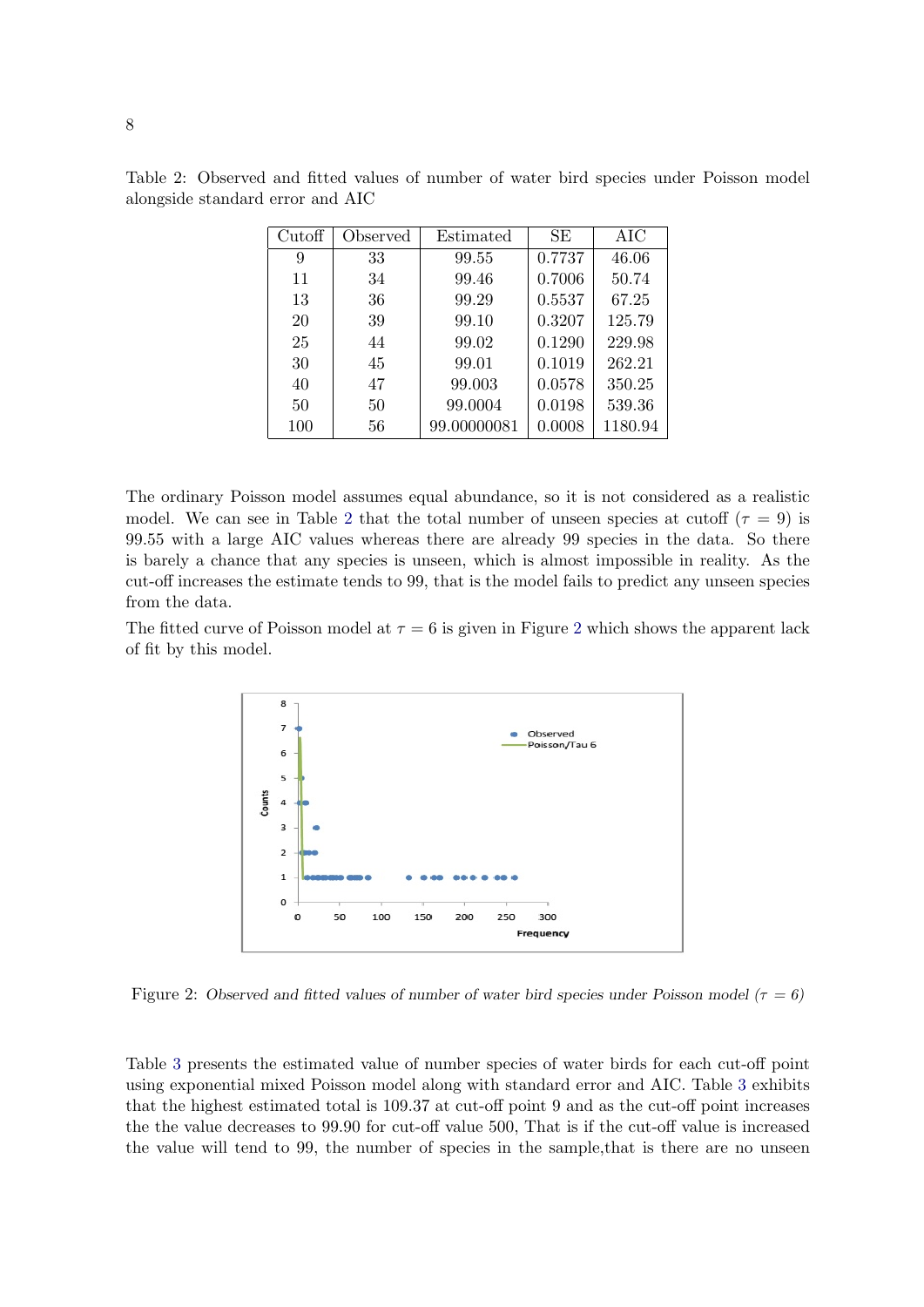species. The standard error of the estimates are also showing a decreasing pattern with the increasing values of  $\tau$ . As we look at the AIC values, they are much lower than the AIC values of ordinary Poison, which means Exponential models is giving a better fit comparing to the Poisson model. Figure [3](#page-8-1) exhibits the fitted curve on the observed data for the Exponential mixed Poisson model at  $\tau = 9$ .

<span id="page-8-0"></span>Table 3: Observed and fitted values of number of water bird species under exponential mixed Poisson model alongside standard error and AIC

| Cutoff | Observed | Estimated | SE   | AIC     |
|--------|----------|-----------|------|---------|
| 9      | 33       | 109.37    | 4.23 | 38.17   |
| 11     | 34       | 109.05    | 4.11 | 39.35   |
| 13     | 37       | 107.78    | 3.66 | 47.82   |
| 20     | 39       | 106.84    | 3.36 | 56.46   |
| 25     | 44       | 105.39    | 2.89 | 76.08   |
| 30     | 45       | 105.10    | 2.80 | 80.27   |
| 40     | 47       | 104.50    | 2.62 | 90.25   |
| 50     | 50       | 103.65    | 2.36 | 107.95  |
| 100    | 56       | 102.28    | 1.92 | 151.002 |
| 500    | 73       | 99.96     | 0.99 | 355.07  |

<span id="page-8-1"></span>

Figure 3: Observed and fitted values of number of water bird species under single exponential mixed Poisson model ( $\tau = 9$ )

The observed and predicted number of water bird species as well as the standard error and associated AIC values after fitting the two-mixed exponential mixed model on the water bird data is showed in Table [4.](#page-9-0)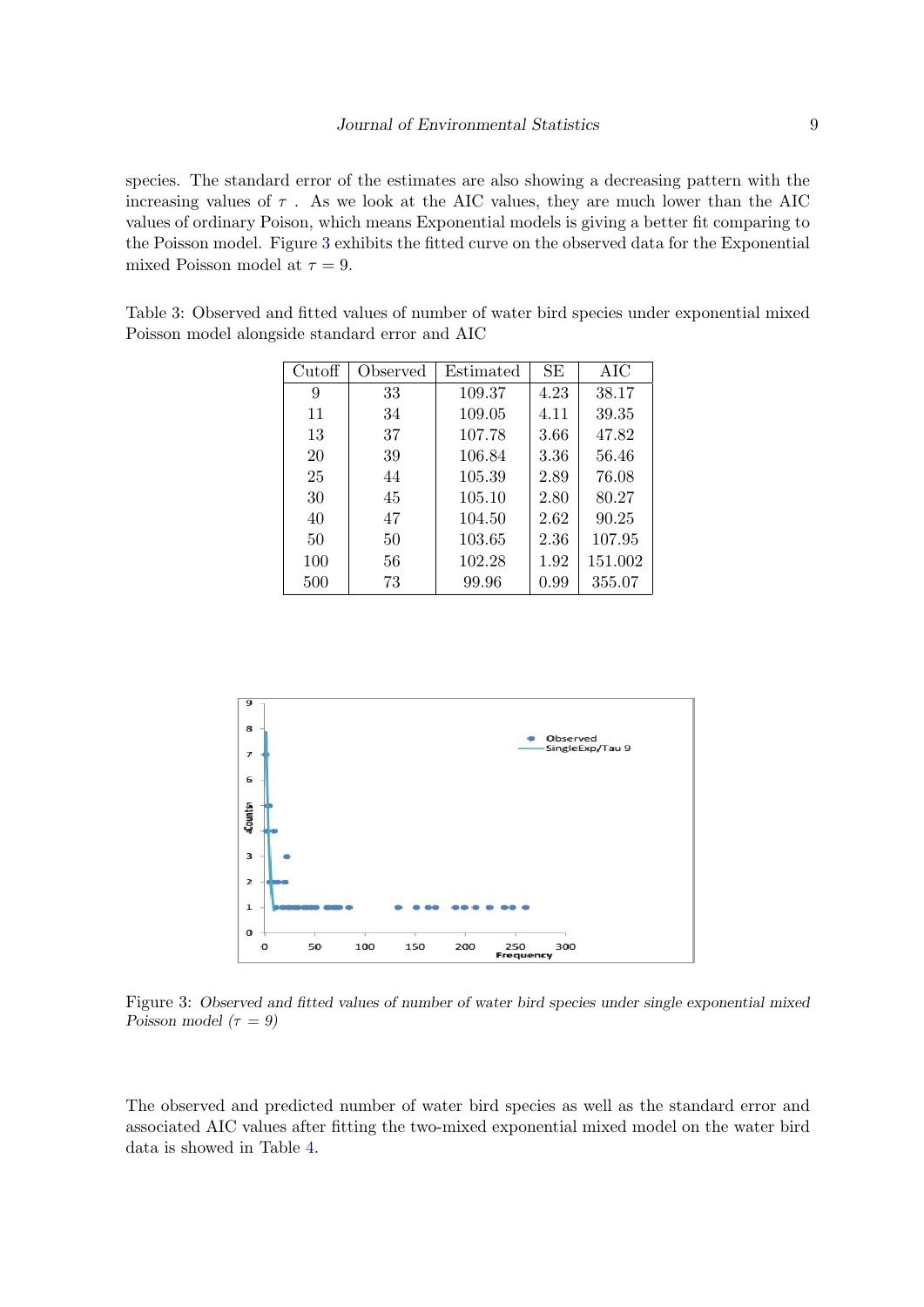| Cutoff | Observed Sp | Estimated Total Sp | SE   | AIC    |
|--------|-------------|--------------------|------|--------|
| 9      | 33          | 109.37             | 4.13 | 42.17  |
| 11     | 34          | 109.05             | 4.15 | 43.35  |
| 13     | 36          | 108.32             | 4.17 | 48.28  |
| 20     | 39          | 106.84             | 3.68 | 60.46  |
| 25     | 44          | 105.39             | 3.10 | 80.08  |
| 30     | 45          | 107.83             | 6.80 | 83.50  |
| 40     | 47          | 107.92             | 5.80 | 92.46  |
| 50     | 50          | 107.96             | 5.06 | 107.55 |
| 100    | 56          | 107.79             | 4.40 | 141.99 |
| 200    | 62          | 106.73             | 3.62 | 193.05 |
| 500    | 74          | 105.38             | 3.01 | 297.55 |

<span id="page-9-0"></span>Table 4: Observed and fitted values of number of water bird species under two mixed exponential mixed Poisson model alongside standard error and AIC

Table [4](#page-9-0) shows a similar pattern as in single exponential mixed Poisson model. The estimated value of total number of water bird species is 109.37 at  $\tau = 9$  and decreases to 105.38 for  $\tau = 500$ . But as we may notice that a sudden decrease at cut-off points 20 to 25. The change is also noticeable in AIC values. But this change of data pattern is ignored by the Poisson, exponential mixed Poisson. From the AIC values we can see that, this model has lower AIC values comparing to the previous two models (Poisson and Exponential mixed Poisson).

<span id="page-9-1"></span>The fitted curve of two mixed exponential mixed Poisson at  $\tau = 260$  is showed in Figure [4](#page-9-1) which shows a good fit.



Figure 4: Observed and fitted values of number of water bird species under two-mixed exponential mixed Poisson model ( $\tau = 260$ )

Poisson lognormal model is fitted in the data using the Bulmer's approximation ?. Table [5](#page-10-0) shows The observed and predicted number of water bird species under lognormal Poisson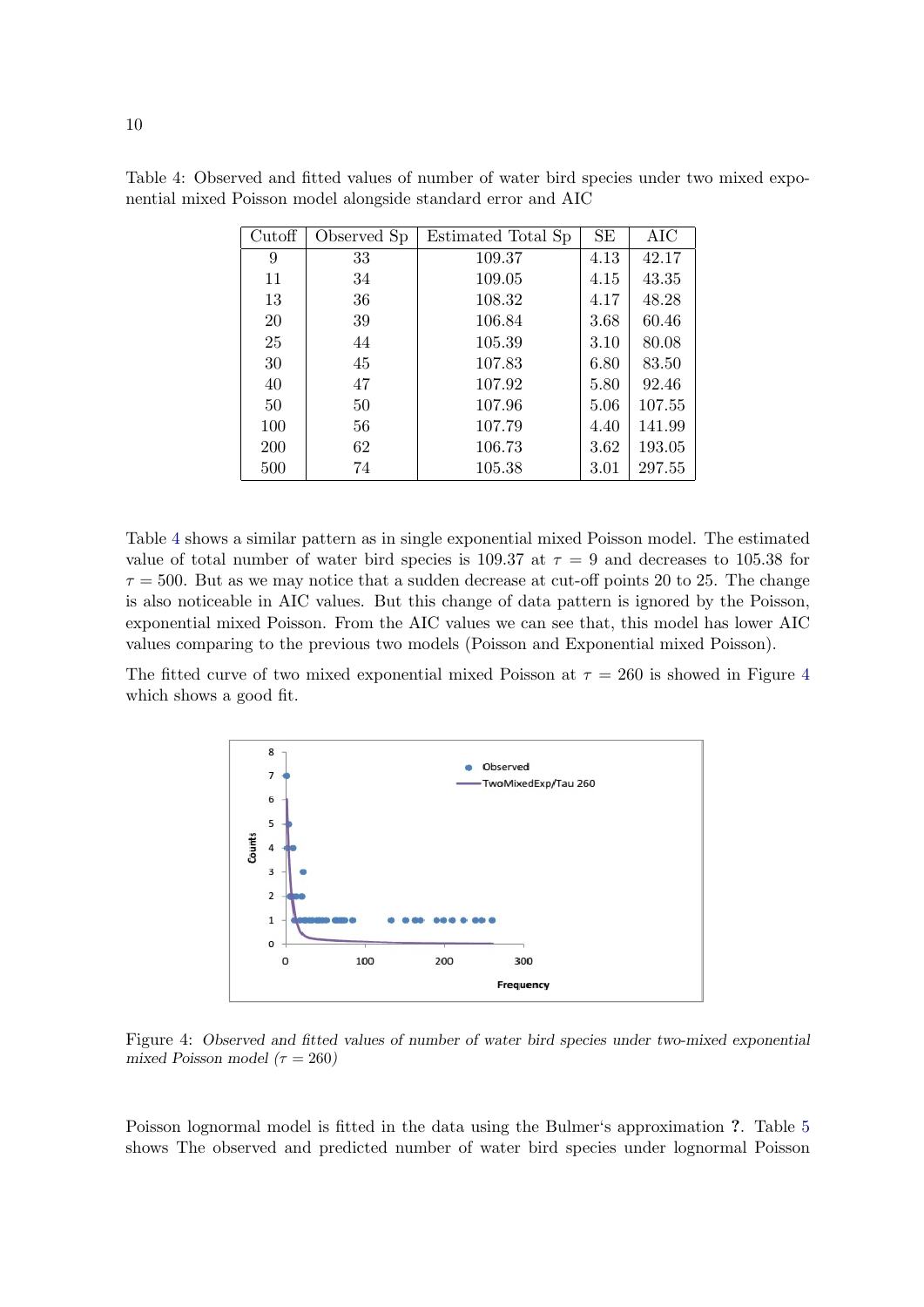model together with the standard error and associated AIC values for each value of the tuning parameter value,  $\tau$ .

| Cutoff | Observed Sp | Estimated Total Sp | SE   | AIC    |
|--------|-------------|--------------------|------|--------|
| 9      | 33          | 101.44             | 2.12 | 154.75 |
| 11     | 34          | 101.52             | 2.16 | 163.39 |
| 13     | 36          | 101.76             | 2.02 | 182.20 |
| 20     | 39          | 102.58             | 2.57 | 215.79 |
| 25     | 44          | 102.97             | 2.67 | 269.99 |
| 30     | 45          | 103.08             | 2.71 | 281.68 |
| 40     | 47          | 103.37             | 2.81 | 306.25 |
| 50     | 50          | 103.84             | 2.98 | 345.18 |
| 100    | 56          | 104.76             | 3.28 | 429.08 |
| 200    | 62          | 106.50             | 3.91 | 528.16 |
| 210    | 63          | 106.70             | 3.98 | 544.91 |
| 500    | 74          | 108.32             | 4.44 | 739.52 |

<span id="page-10-0"></span>Table 5: Observed and fitted values of number of water bird species under lognormal mixed Poisson model alongside standard error and AIC

Table [5](#page-10-0) shows that the estimated values increase with the value of cut-offs but the estimated values increase slowly from 101.44 ( $\tau = 9$ ) to 108.32 ( $\tau = 500$ ). This model has small standard errors comparing to the previous models (exponential mixed Poisson model and two mixed exponential mixed Poisson model). But AIC values are highest among the all other models, proving a possible worse fit for the data.

## 5. Discussion and Conclusion

Our basic objective is to estimate the number of unseen species of the water birds in Bangladesh with the best model among the used tools. Our sample contains 99 species of water birds. Four candidate parametric models have been fitted. Among them the ordinary Poisson model is not a realistic one since it assumes equal abundance. This model has failed to predict any unseen species because estimated number of total species ranges from 99.54 to 99. On the basis of AIC values of the remaining models we may see that the Lognormal mixed Poisson has the highest AIC value. Now the remaining two models are, single exponential mixed Poisson model and two mixed exponential mixed Poisson model. The summary of the fittings with these two models are given in Table [6.](#page-10-1)

|  | Table 6: Summary findings of the selected best models |  |  |  |  |  |
|--|-------------------------------------------------------|--|--|--|--|--|
|--|-------------------------------------------------------|--|--|--|--|--|

<span id="page-10-1"></span>

| Model Name  |     |        | Cutoff   Estimated Total Sp   Number of unseen species | SE  |                    |
|-------------|-----|--------|--------------------------------------------------------|-----|--------------------|
| TwoMixedExp | 100 | 107.79 |                                                        |     | $4.40 \mid 141.99$ |
| SingleExp   |     | 109.4  |                                                        | 4.2 | - 38.17            |

For each of the two models, the model with minimum AIC (Akaike Information Criterion) is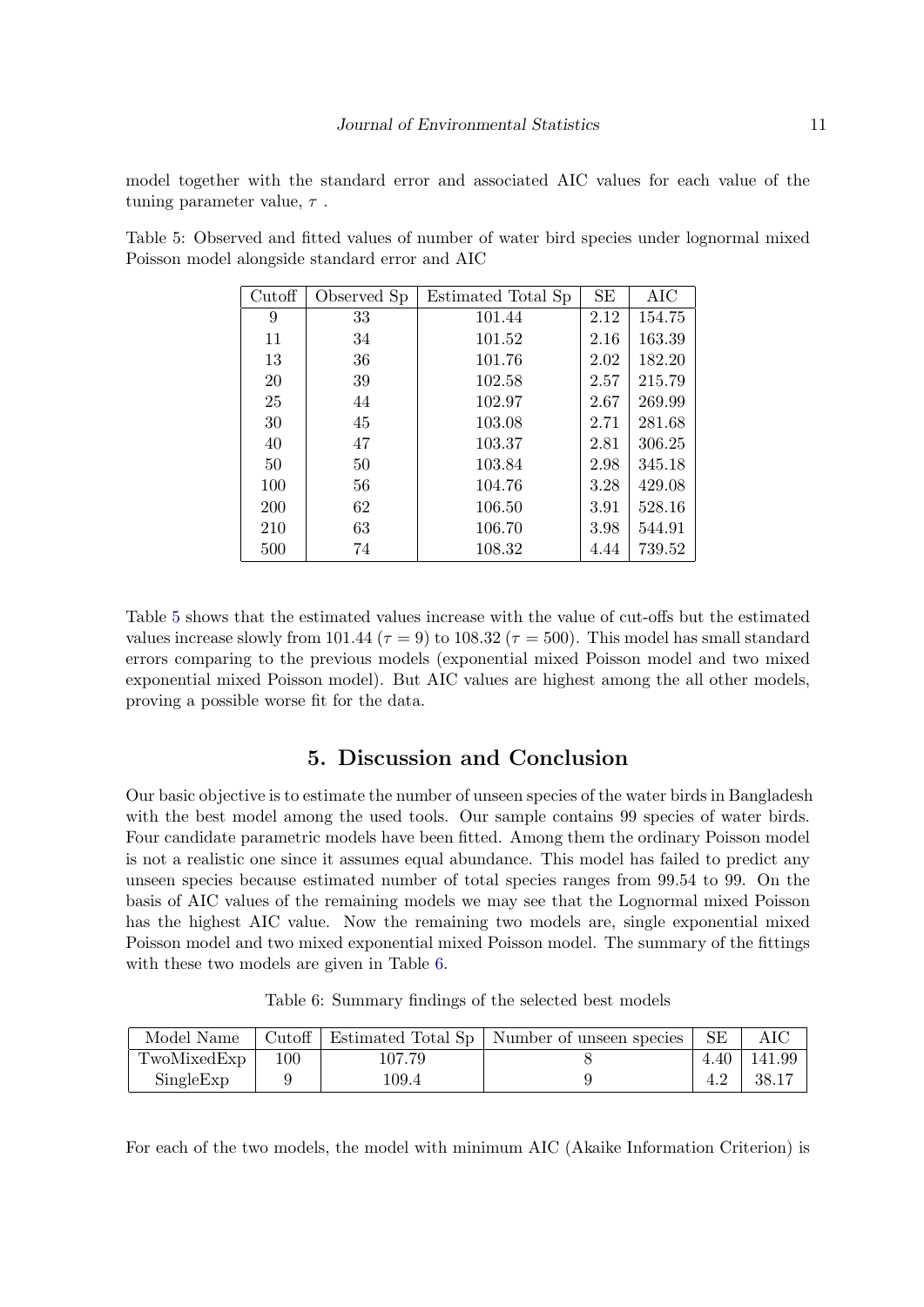selected. Models combinations for which  $SE >$  estimate/2 are eliminated. Another criteria for the selection of the model is to choose which has utilized the maximum information with a small AIC. After analyzing the selection characteristics we may say two mixed exponential mixed Poisson is the best model at  $\tau = 100$ , because of the maximum usage of the information and covering the right tail of the data. The estimated number of species is 107.79. That is there may be eight more species of water birds that are still unseen.

## References

- <span id="page-11-8"></span>Barger K (2006). Mixtures of exponential distributions to describe the distribution of Poisson means in estimating the number of unobserved classes. Master's thesis, Cornell University.
- <span id="page-11-4"></span>Bulmer MG (1974). "On fitting the Poisson lognormal distribution to species-abundance data." Biometrics, 30, 101–110.
- <span id="page-11-3"></span>Bunge J, Barger K (2008). "Parametric models for estimating the number of classes." Biometrical Journal,  $50(6)$ , 971–982.
- <span id="page-11-2"></span>Hong SH, Bunge J, Jeon SO, Epstein SS (2006). "Predicting microbial species richness." Proceedings of the National Academy of Sciences of the United States of America, 103(1), 117–122.
- <span id="page-11-0"></span>Islam SN (2010). "Threatened wetlands and ecologically sensitive ecosystems management in Bangladesh." Frontiers of Earth Science in China, 4(4), 438–448.
- <span id="page-11-5"></span>Keith OJ, Whitemore A (1986). "The Poisson-inverse gaussian distribution as a model for species abundance." Communications in Statistics-Theory and Methods, 15, 853–871.
- <span id="page-11-6"></span>R A Fisher ASC, Williams CB (1943). "The relation between the number of species and the number of individuals in a random sample of an animal population." Journal of Animal  $Ecology, 12, 42âA§58.$
- <span id="page-11-7"></span>Sanathanan L (1972). "Estimation The Size of a Multinomial Population." The Annals of Mathematical Statistics, 43, 142–152.
- <span id="page-11-1"></span>Shafiqul-Islam M (2012). "Present Status of Wetland Biodiversity-A Study in Sujanagar Upazila, Pabna, Bangladesh." IOSR Journal of Pharmacy and Biological Sciences (IOSR-JPBS), 3(1), 06–13.